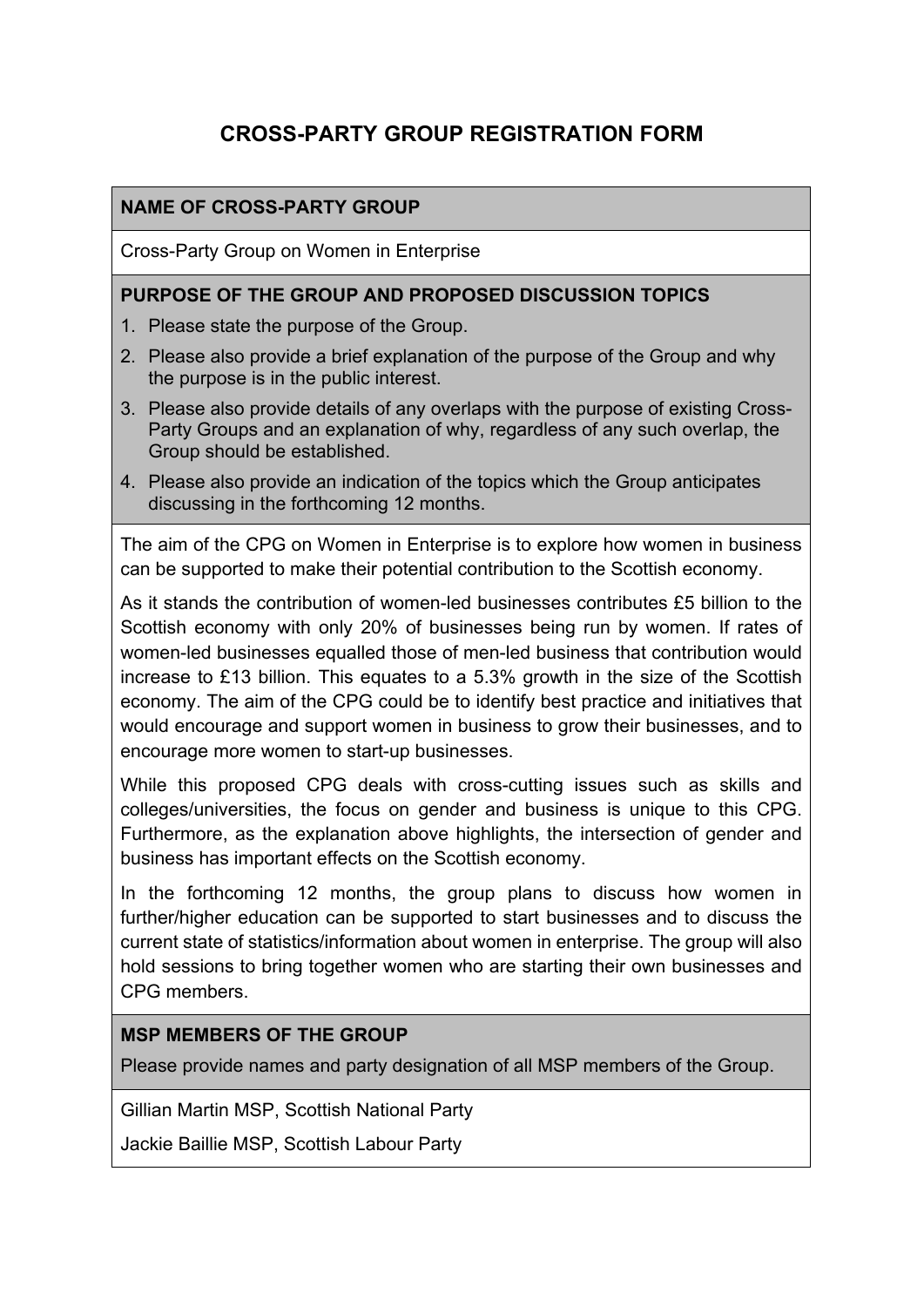Clare Haughey MSP, Scottish National Party Daniel Johnson MSP, Scottish Labour Party Ivan McKee MSP, Scottish National Party Monica Lennon MSP, Scottish Labour Party Andy Wightman MSP, Scottish Green Party

## **NON-MSP MEMBERS OF THE GROUP**

For organisational members please provide only the name of the organisation, it is not necessary to provide the name(s) of individuals who may represent the organisation at meetings of the Group.

| <b>Individuals</b> | Laura Galloway, Heriot Watt University |
|--------------------|----------------------------------------|
| Organisations      | Fraser of Allander Institute;          |
|                    | <b>Federation of Small Businesses;</b> |
|                    | <b>Business Gateway;</b>               |
|                    | <b>Skills Development Scotland;</b>    |
|                    | Royal Bank of Scotland;                |
|                    | CoSLA:                                 |
|                    | <b>Social Enterprise Scotland</b>      |
|                    | <b>Women's Enterprise Scotland</b>     |
|                    |                                        |

# **GROUP OFFICE BEARERS**

Please provide names for all office bearers. The minimum requirement is that two of the office bearers are MSPs and one of these is Convener – beyond this it is a matter for the Group to decide upon the office bearers it wishes to have. It is permissible to have more than one individual elected to each office, for example, co-conveners or multiple deputy conveners.

| Convener               | <b>Gillian Martin MSP</b>                |
|------------------------|------------------------------------------|
| <b>Deputy Convener</b> | <b>Jackie Baillie MSP</b>                |
| Secretary              | Anne Meikle, Women's Enterprise Scotland |
| Treasurer              | Anne Meikle, Women's Enterprise Scotland |

# **FINANCIAL BENEFITS OR OTHER BENEFITS**

Please provide details of any financial or material benefit(s) the Group anticipates receiving from a single source in a calendar year which has a value, either singly